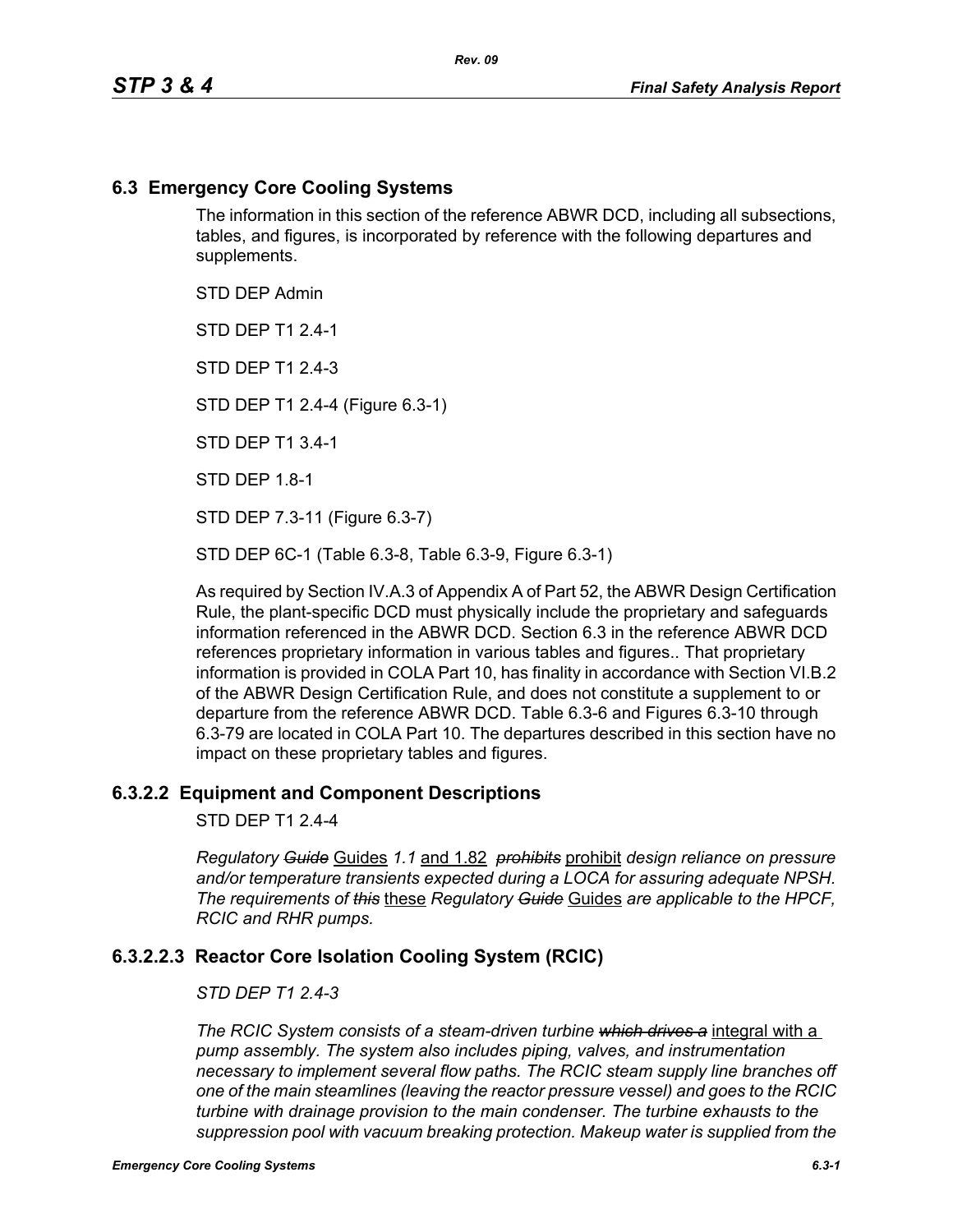*CST and the suppression pool with the preferred source being the CST. RCIC pump discharge lines include the main discharge line to the feedwater line, a test return line to the suppression pool, a minimum flow bypass line to the pool*suppression pool*,and a cooling water supply line to auxiliary equipment. The piping configuration and instrumentation is shown in Figure 5.4-8. The process diagram is given in Figure 5.4-9.*

## **6.3.2.2.4 Residual Heat Removal System (RHR)**

## STD DEP T1 2.4-1

*In the shutdown cooling mode, with the pump suction being taken from the reactor pressure vessel (via the shutdown cooling lines), the pump discharge within these loops provides a flow path back to the reactor vessel via the core cooling discharge return lines, and feedwater line, or to the upper reactor well via the fuel cooling system (on two loops only).*

*With the pump suction being taken from the skimmer surge tanks of the fuel pool cooling system, the pump discharge is returned to the fuel pool on two loops only.*

*For each loop, a minimum flow bypass line is also provided to return water to the suppression pool to prevent pump damage due to overheating when the injection valves on the main discharge lines are closed. The bypass line connects to the main discharge lines between the main pump and the discharge check valve. A motoroperated valve on the bypass line automatically closes when flow in the main discharge line is sufficient to provide the required pump cooling. A flow element in the main discharge line measures system flow rate during LOCA and test conditions and automatically controls the motor-operated valve on the bypass lines. The motoroperated valve does not receive* an *automatic signals* to open *unless the associate pump indicates a high discharge pressure.*

## **6.3.3.2 Acceptance Criteria for ECCS Performance**

STD DEP Admin

#### *Criterion 2: Maximum Cladding Oxidation*

*"The calculated total local oxidation of the cladding shall nowhere exceed 0.17 times the total cladding thickness before oxidation." Conformance to Criterion 2 is shown in Figure 6.3-10 (Break Spectrum) and Table 6.3-4 (Summary of LOCA Analysis Results) for the system response analysis. This limit will be assured for the limiting break. See Subsection [6.3.6](#page-2-0) for COL license information.*

#### *Criterion 4: Coolable Geometry*

*"Calculated changes in core geometry shall be such that the core remains amenable to cooling." As described in Reference 6.2-1* 6.3-1*, Section III.A, conformance to Criterion 4 is demonstrated by conformance to Criteria 1 and 2.*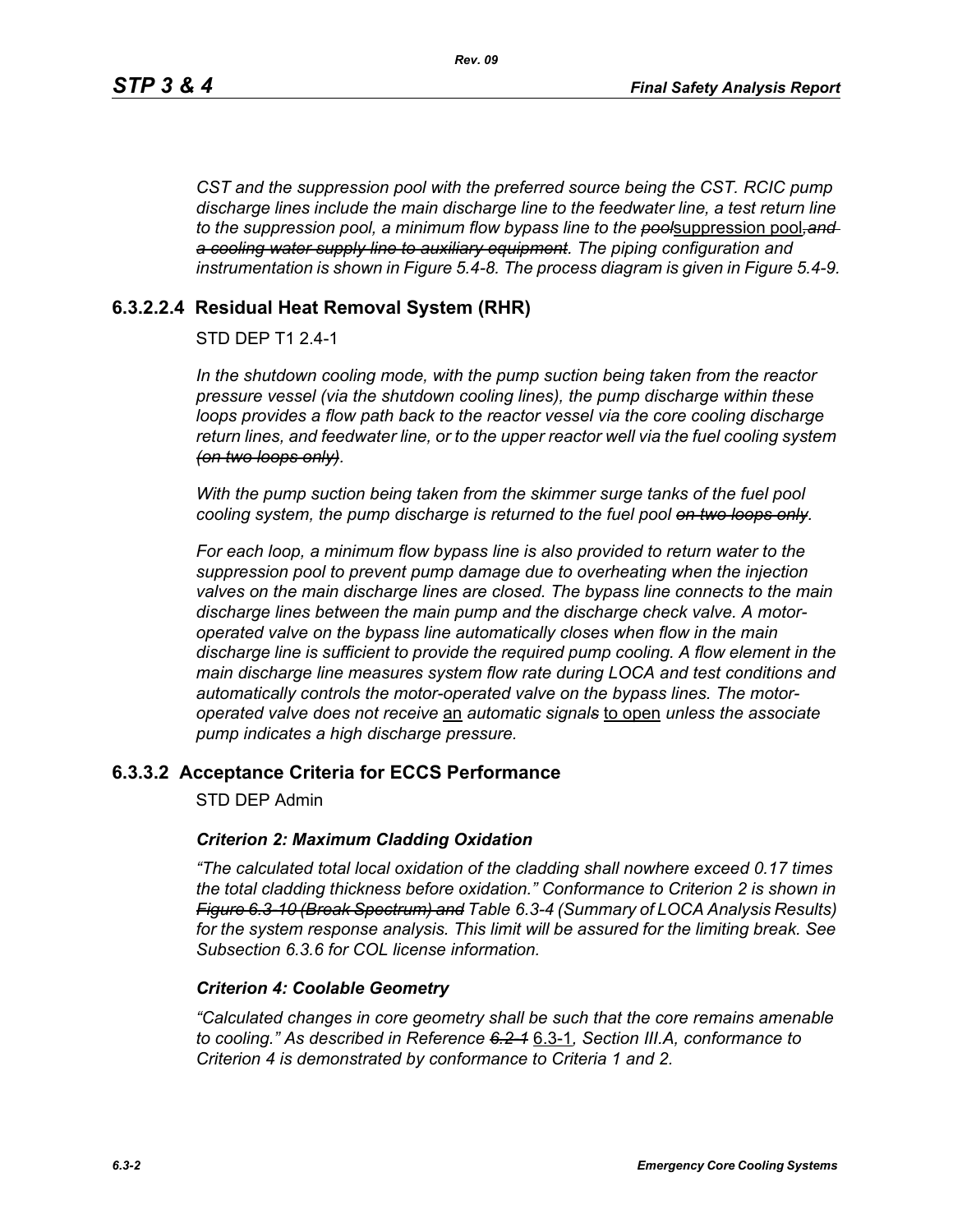### *Criterion 5: Long-Term Cooling*

*"After any calculated successful initial operation of the ECCS, the calculated core temperature shall be maintained at an acceptably low value and decay heat shall be removed for the extended period of time required by the long-lived radioactivity remaining in the core." Conformance to Criterion 5 is demonstrated generically for GE BWRs in Reference 6.2-1* 6.3-1*, Section III.A. Briefly summarized, for any LOCA, the water level can be restored to a level above the top of the core and maintained there indefinitely.*

## **6.3.3.10 Severe Accident Considerations**

STD DEP Admin

*If the LPFL is not initiated in time to prevent core damage*, LPFL injection is still beneficial *by enhancing cooling and preventing radioactive heating from the core debris. If injection is initiated prior to vessel failure, melt progression may be arrested in-vessel. However, if vessel failure occurs, debris will relocate from the vessel breach into the lower drywell. Water flowing into the lower drywell will cover the core debris and enhance debris cooling.*

## **6.3.4.2.2 ADS Testing**

STD DEP T1 3.4-1

*An ADS logic system functional test and simulated automatic operation of all ADS logic channels are to be performed at least once per plant operating interval between reactor refuelings. Instrumentation*Sensor and logic *channels are demonstrated operable by the performance of a channel*divisional *functional test and a trip unit calibration at least once per month and a transmitter calibration at least once per operating interval.*

#### **6.3.5 Instrumentation Requirements**

STD DEP 1.8-1

*All instrumentation required for automatic and manual initiation of the HPCF, RCIC, RHR and ADS Systems is discussed in Subsection 7.3.1, and is designed to meet the requirements of IEEE-279*603 *and other applicable regulatory requirements. The HPCF, RCIC, RHR and ADS Systems can be manually initiated from the control room.*

#### <span id="page-2-0"></span>**6.3.6 COL License Information**

#### **6.3.6.1 ECCS Performance Results**

The following site-specific supplement addresses COL License Information Item 6.6.

No departures are being taken from the fuel design licensing basis that is described in the reference ABWR DCD, including the core loading map used for response analysis in Figure 4.3-1 and the basic control strategy in Table 4A-1. Consequently, the exposure-dependent MAPLHGR, peak cladding temperature, and oxidation fraction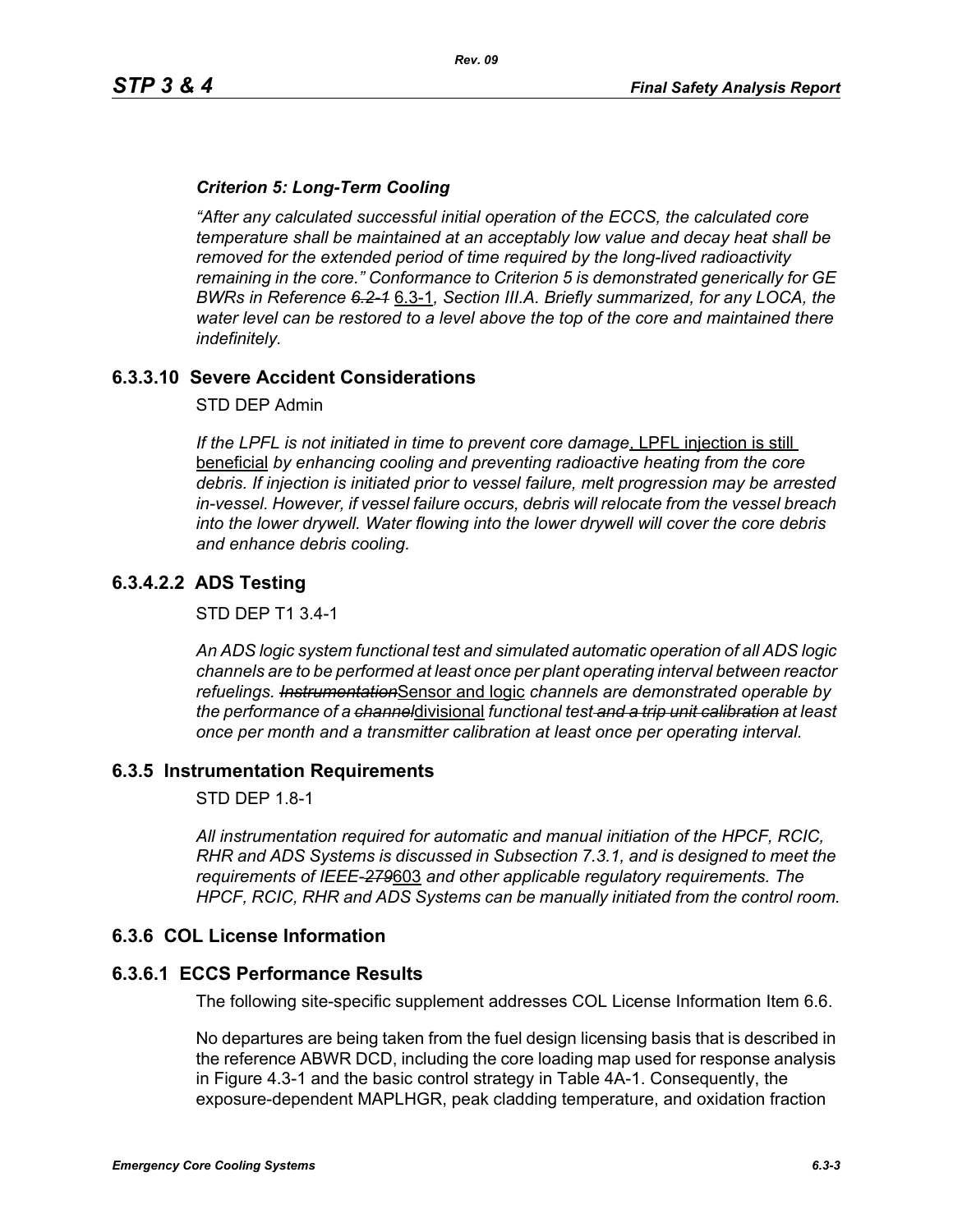for the initial core bundle design based on the limiting break size are provided in subsection 6.3.3 of the DCD.

# **6.3.6.2 ECCS Testing Requirements**

The following site-specific supplement addresses COL License Information Item 6.7.

In accordance with the Technical Specifications, a test will be performed every refueling outage in which each ECCS subsystem is actuated through the emergency operating sequence. The test procedure will be developed consistent with the plant operating procedure development plan in Section 13.5. (COM 6.3-2)

## **6.3.6.3 Limiting Break Results**

The following site-specific supplement addresses COL License Information Item 6.7a.

No departures are being taken from the fuel design licensing basis that is described in the reference ABWR DCD, including the core loading map used for response analysis in Figure 4.3-1 and the basic control strategy in Table 4A-1. Consequently, the analysis results for the limiting break for the bundle design are provided in subsection 6.3.3.7.3 of the DCD.